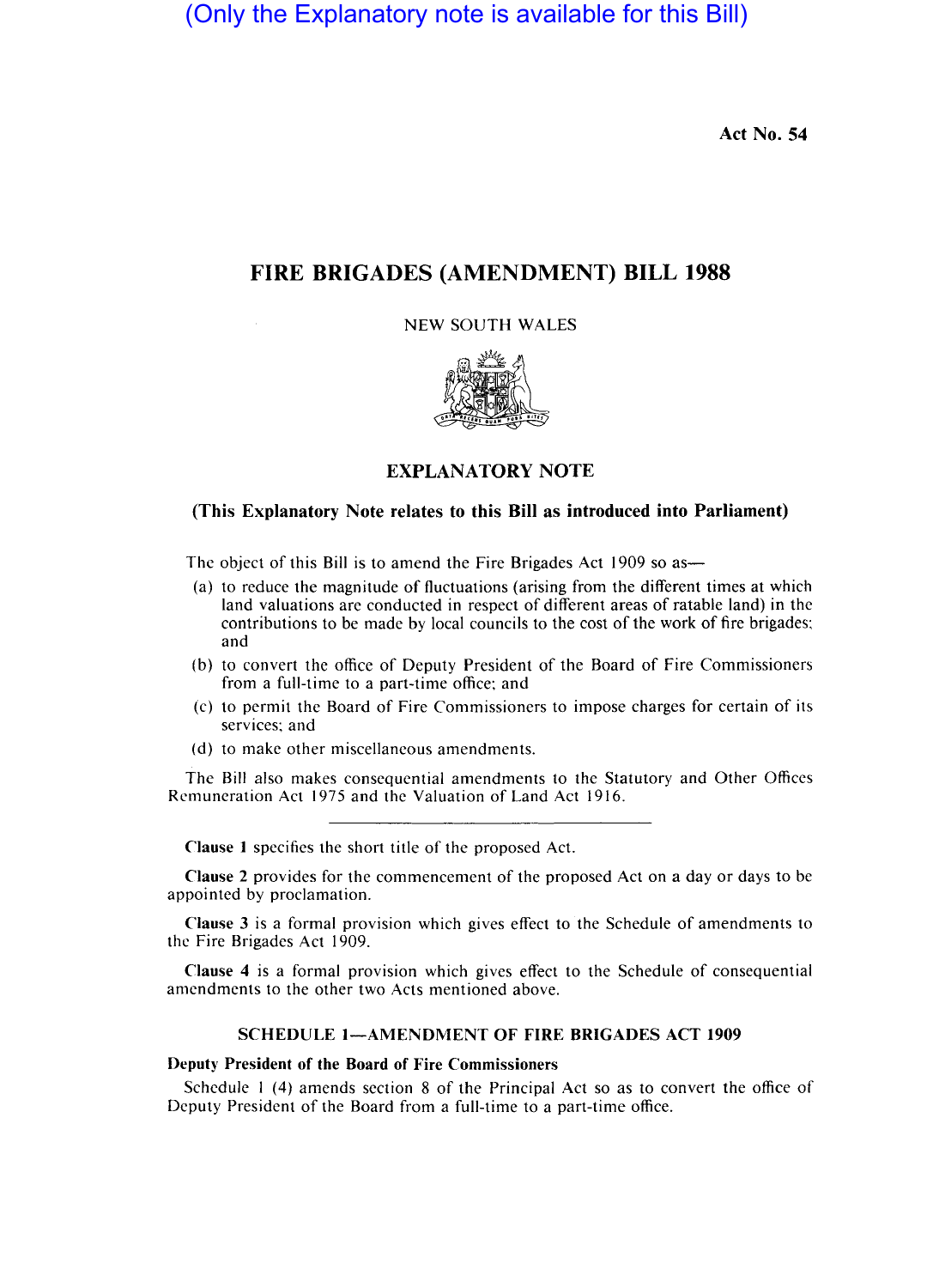2 Act No. 54

## *Fire Brigades (Amendment) 1988*

Schedule 1 (5) and (6) make consequential amendments.

#### Charges for services of the Board

Of the many services provided by the Board, the only ones for which, at present, a charge may be imposed on a person obtaining the benefit of such a service are those described in section 22 of the Principal Act (namely, fire fighting services performed outside a fire district).

Schedule I (9) amends section 22 of the Principal Act so as to provide that charges for fire fighting services performed outside a fire district may be prescribed by the regulations.

Schedule I (10) inserts new sections 23A and 238 into the Principal Act. Proposed section 23A allows the Board to charge for services other than fire fighting. The proposed section also validates the imposition by the Board of such charges before the commencement of the section. Proposed section 238 allows the Board to waive or reduce any charge for its services in an appropriate case.

Schedule 1 (8), (11) and (18) make consequential amendments.

#### Powers of brigade officers

Schedule I (13) amends section 29 of the Principal Act so as to provide that the functions of the officer in charge of a fire brigade present at the scene of a fire may be delegated to a less senior officer.

#### Contributions to the Board's expenditure

Schedule I (15) amends section 34 of the Principal Act so as to provide for a different method of calculating the contributions to be made to the Board's finances by a local council whose area is wholly or partly within a fire district.

At present the amount of contribution required is a fraction (fixed by the Governorin-Council) of the land value of ratable land in the area of the council (or so much of its area as is within the fire district). "Land value", for this purpose, means the value. ascertained on a general valuation of individual properties conducted by the Valuer-General, of the land concerned.

The amendment enables a contribution to be calculated by reference to an estimate, provided by the Valuer-General, of aggregate land values in the relevant district. This estimate is provided by updating (by means of statistical techniques) the aggregate results of an earlier general valuation. The principles employed are essentially the same as those employed for land tax purposes.

Schedule 1 (16) and (17) make consequential amendments.

#### Minor amendments

Schedule  $1(1)-(3)$ ,  $(7)$ ,  $(12)$  and  $(14)$  amend the Principal Act by way of statute law revision.

#### SCHEDULE 2-CONSEQUENTIAL AMENDMENT OF OTHER ACTS

This Schedule-

(a) amends the Statutory and Other Offices Remuneration Act 1975 as a consequence of the amendment made by Schedule I (4); and